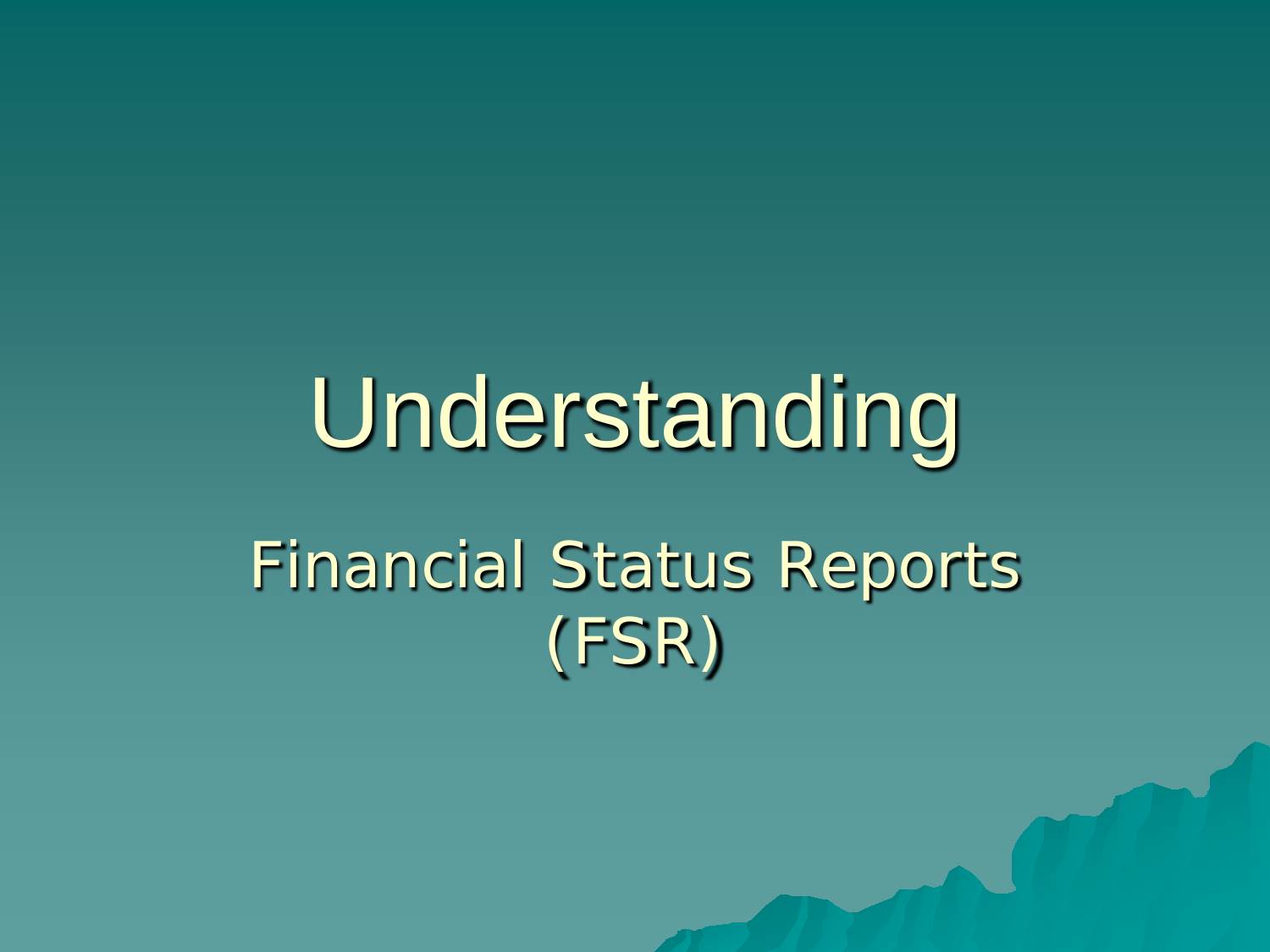### Understanding FSRs

#### ◆ Sections covered:

- How current year expenses are calculated.
- What are reversing entries & adjusted current entries.
- What encompasses encumbrances and free balances.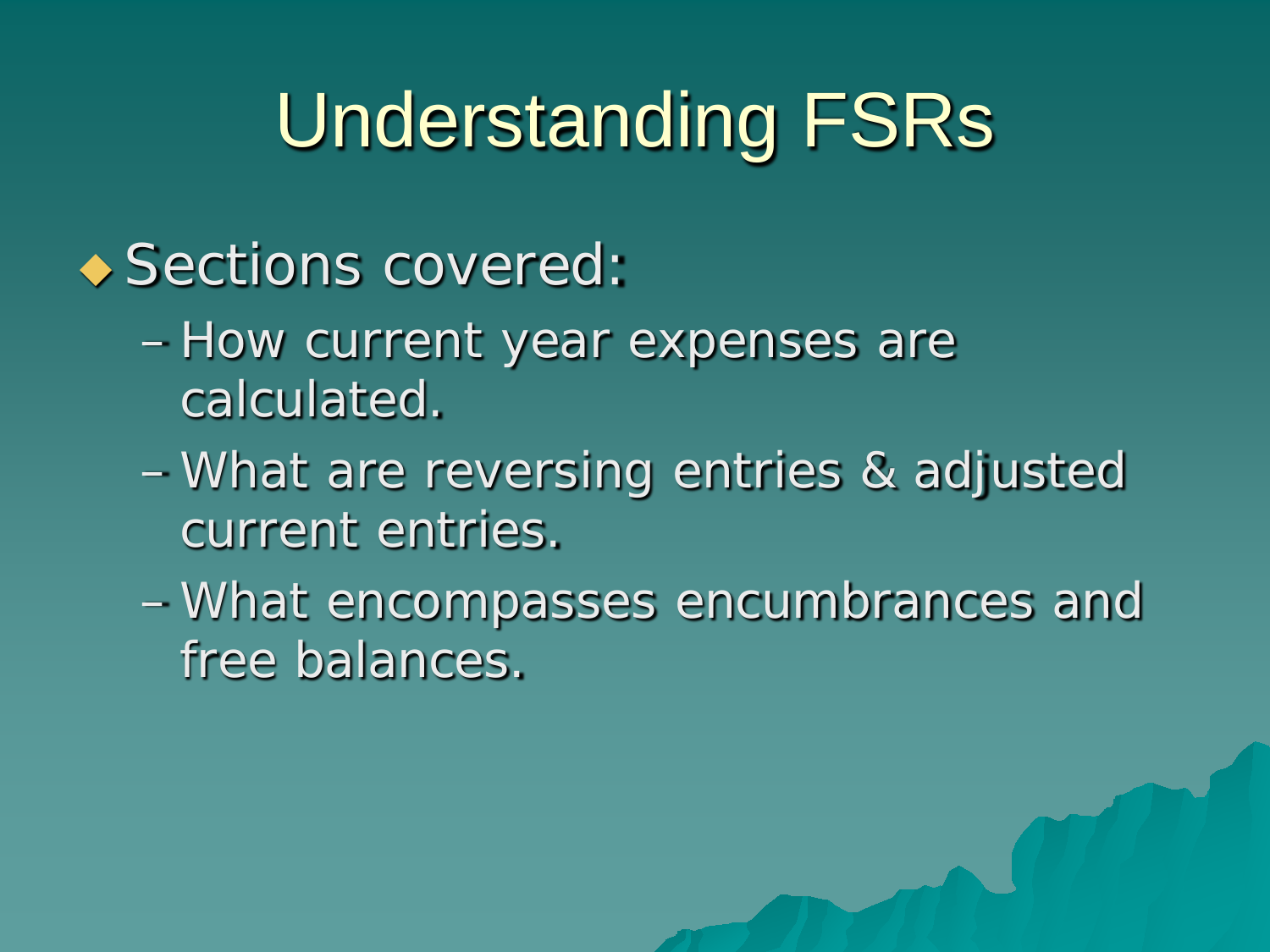| FINANCIAL STATUS REPORT WORKSHEET<br>0004092 Expenses to end |                    |               |                  |                               |              |                            |                                |                      |                     |                                  |  |
|--------------------------------------------------------------|--------------------|---------------|------------------|-------------------------------|--------------|----------------------------|--------------------------------|----------------------|---------------------|----------------------------------|--|
| Project Number                                               |                    |               |                  | <b>Expenses to</b>            |              |                            |                                | Project Period       | 01/01/2004          | to 12/31/2008                    |  |
| Grant Number                                                 | <b>R01</b><br>date |               |                  | <b>Previous end date</b>      |              | <b>Current Exp.</b>        |                                | Report Period        |                     | )07                              |  |
| Investigator                                                 |                    |               |                  |                               |              |                            |                                | Agency               | <b>Encumbrances</b> |                                  |  |
| Account ant<br>PAF/                                          |                    |               |                  |                               |              |                            |                                | <b>UTHSCH</b>        |                     |                                  |  |
| Expense Cat.                                                 | Obj.               | <b>Budget</b> | Expenses         | Expenses                      | Reversing    | Current                    | Current                        | Unlig.               | Adjusted            | Adjusted                         |  |
|                                                              |                    |               | Incept. to       | Incept. to                    | Adjusting    | Adjusting                  | Year                           | Obligations/         | Current Yr          | Free                             |  |
|                                                              |                    |               | 12/31/07         | 12/31/06                      | Entries      | Entries                    | Expenses                       | <b>Indirect Cost</b> | Expenses            | Balance                          |  |
|                                                              |                    |               |                  |                               |              |                            |                                |                      |                     |                                  |  |
| <b>FACULTY SALARY</b>                                        | 61001              | 211.735.48    | 209,021.45       | 168.683.09                    | 0.00         | 0.00                       | 40,338.36                      | 0.00                 | 40,338.36           | 2.714.03                         |  |
| A&P SALARY                                                   | 61002              | 0.00          | 0.00             | 0.00                          | 0.00         | 0.00                       | 0.00                           | 0.00                 | 0.00                | 0.00                             |  |
| <b>CLASSIFIED SALARY</b>                                     | 61003              | 242,013.01    | 232,840.28       | 169,035.19                    | 0.00         | 0.00                       | 63,805.09                      | 0.00                 | 63,805.09           | 9,172.73                         |  |
| <b>OTHER WAGES</b>                                           | 61004              | 1,018.40      | 1,018.40         | 1,018.40                      | 0.00         | 0.00                       | 0.00                           | 0.00                 | 0.00                | 0.00                             |  |
| Other Wages                                                  | 61004              | 1,018.40      | 1,018.40         | 1,018.40                      | 0.00         | 0.00                       | 0.00                           | 0.00                 | 0.00                | 0.00                             |  |
| <b>Faculty Stipend/Fellowship</b>                            | 69155              | 0.00          | 0.00             | 0.00                          | 0.00         | 0.00                       | 0.00                           | 0.00                 | 0.00                | 0.00                             |  |
| Student Stipend/Fellowship                                   | 69156              | 0.00          | 0.00             | 0.00                          | 0.00         | 0.00                       | 0.00                           | 0.00                 | 0.00                | 0.00                             |  |
| <b>BENEFITS</b>                                              | 61005              | 94,321.05     | 92.009.67        | 69,910.62                     | 0.00         | 0.00                       | 22,099.05                      | 0.00                 | 22,099.05           | 2,311.38                         |  |
| MAINTENANCE & OPER.                                          | 61006              | 188,886.06    | 180,533.02       | 143,650.60                    | 0.00         | 0.00                       | 36,882.42                      | 9,248.44             | 36,882.42           | (895.40)                         |  |
| Maintenance & Oper                                           | 61006              | 188,886.06    | 173,374.00       | 140,207.71                    | 0.00         | 0.00                       | 33,166.29                      | 9,248.44             | 33,166.29           | 6,263.62                         |  |
| Stipends/No Bene-students                                    | 67679              | 0.00          | 0.00             | 0.00                          | 0.00         | 0.00                       | 0.00                           | 0.00                 | 0.00                | 0.00                             |  |
| Stipenas/Med Foundation                                      | 69335              | 0.00          | ᡡ                | ᠊ᡡ                            | 0.00         | 0.00                       | 0.00                           | 0.00                 | 0.00                | 0.00                             |  |
| <b>Tuition &amp; Fees</b>                                    | 69312              | 0.00          | 7,159.02<br>0.00 | 442.89<br>0.00                | 0.00         | 0.00                       | 3,716.13                       | 0.00                 | 3,716.13            | (7, 159.02)                      |  |
| Patient care earning IDC<br><b>Space Leases</b>              | 67248<br>67470     | 0.00<br>0.00  | 0.00             | 0.00                          | 0.00<br>0.00 | 0.00<br>0.00               | 0.00<br>0.00                   | 0.00<br>0.00         | 0.00<br>0.00        | 0.00<br>0.00                     |  |
| <b>TRAVEL</b>                                                | 61007              | 14,395.00     | 11,932.31        | 9,699.41                      | 0.00         | 0.00                       | 2,232.90                       | 1,061.00             | 2,232.90            | 1,401.69                         |  |
| Domestic Travel                                              | 61007              | 0.00          | 11,932.31        | 9,699.41                      | 0.00         | 0.00                       | 2,232.90                       | 1,061.00             | 2,232.90            | (12,993.31)                      |  |
| Foreign Travel                                               | 67121              | 0.00          | 0.00             | 0.00                          | 0.00         | 0.00                       | 0.00                           | 0.00                 | 0.00                | 0.00                             |  |
| <b>UTILITIES</b>                                             | 61008              | 0.00          | 0.00             | 0.00                          | 0.00         | 0.00                       | 0.00                           | 0.00                 | 0.00                | 0.00                             |  |
| <b>CAPITAL EXPENDITURES 61009</b>                            |                    | 6,500.00      | 6,255.00         | 6,255.00                      | 0.00         | 0.00                       | 0.00                           | 0.00                 | 0.00                | 245.00                           |  |
| <b>PATIENT COSTS</b>                                         | 61012              | 0.00          | 0.00             | 0.00                          | 0.00         | 0.00                       | 0.00                           | 0.00                 | 0.00                | 0.00                             |  |
| Patient care no IDC                                          | 69651              | 0.00          | 0.00             | 0.00                          | 0.00         | 0.00                       | 0.00                           | 0.00                 | 0.00                | 0.00                             |  |
| <b>RETURN BAL/RESTRICTE 61013</b>                            |                    | 0.00          | 0.00             | 0.00                          | 0.00         | 0.00                       | 0.00                           | 0.00                 | 0.00                | 0.00                             |  |
| <b>RES. SUBCONTRACTS</b>                                     | 61014              | 224,424.00    | 170,204.00       | 114,366.00                    | (55,838.00)  | 42,983.89                  | 55,838.00                      | 0.00                 | 42,983.89           | 11,236.11                        |  |
| Costs Farning IDC                                            | 69759              | 25,000.00     | 25,000,00        | 25,000.00                     | 0.00         | 0.00                       | 0.00                           | 0.00                 | 0.00                | 0.00                             |  |
| <b>Costs Not Earning IDC</b>                                 | 69779              | 199,424.00    | 45,204.00        | 89,366.00                     | (55,838.00)  | 42,983.89                  | 55,838.00                      | 0.00                 | 42,983.89           | 11,236.11                        |  |
| PLACE HOLDER******                                           |                    | 0.00          | 0.00             | 0.00                          | 0.00         | 0.00                       | 0.00                           | 0.00                 | 0.00                | 0.00                             |  |
| PLACE HOLDER******                                           |                    | 0.00          | 0.00             | 0.00                          | 0.00         | 0.00                       | 0.00                           | 0.00                 | 0.00                | 0.00                             |  |
| PLACE HOLDER******                                           | Will not earn IDC  | 0.00          | 0.00             | $n \n  n$                     | $n \cap$     | 0.00                       | 0.00                           | 0.00                 | 0.00                | 0.00                             |  |
| PLACE HOLDER******                                           |                    | 0.00          | 0.00             | <b>Reversing Entry</b>        |              |                            |                                | ю                    | 0.00                | 0.00                             |  |
| PLACE HOLDER******                                           |                    | 0.00          | 0.00             | $\frac{1}{2}$ . $\frac{1}{2}$ | $-1$         |                            | <b>Current Adjusting Entry</b> | $\overline{10}$      | 0.00                | 0.00                             |  |
| PLACE HOLDER******                                           | <b>DC Budget</b>   | 0.00          | 0.00             | 0.00                          | 0.00         | U.UU                       | U.UU                           | 0.00                 | 0.00                | 0.00                             |  |
| PLACE HOLDER******                                           |                    | 0.00          | 0.00             | 0.00                          | 0.00         | 0.00                       | 0.00                           | 0.00                 | 0.00                | 0.00                             |  |
| PLACE HOLDER******<br>DC                                     | <b>Budget</b>      | 0.00          | 0.00             | 0.00                          | 0.00         | 0.00                       | 0.00                           | 0.00                 | 0.00                | 0.00                             |  |
| <b>PLACE HOLDER</b>                                          |                    | 0.00          | 0.00             | 0.00                          | 0.00         | 0.00                       | 0.00                           | 0.00                 | 0.00                | 0.00                             |  |
| SUB-TOTAL                                                    |                    | 983,293.00    | 903,814.13       | 682,618.31                    | (55,838.00)  | 42,983.89                  | 221,195.82                     | 10,309.44            | 208,341.71          | 26.185.54                        |  |
|                                                              |                    |               |                  |                               |              |                            |                                | 5,000.08             |                     |                                  |  |
| <b>INDIRECT COSTS</b>                                        | 61015              | 377,023.00    | 361,420.05       | 283,023.71                    | (0.19)       | 0.00                       | 78,396.15                      | 0.07                 | 78,396.22           | 10,602.80                        |  |
| <b>RETRN BAL/RESTRICTED</b>                                  | 61013              | 0.00          |                  |                               |              |                            |                                |                      |                     | 0.00                             |  |
| <b>TOTAL COST</b>                                            |                    | 1,360,316.00  | 1,265,234.18     | 965,642.02                    | (55,838.19)  | 42,983.89                  | 299,591.97                     | 15,309.52            | 286,737.93          | 36,788.34                        |  |
| Totals                                                       |                    |               |                  |                               |              |                            |                                |                      |                     |                                  |  |
|                                                              |                    |               |                  |                               |              | Previous yr IDC adjustment |                                |                      |                     | <b>Current yr IDC adjustment</b> |  |

فالمستنبذ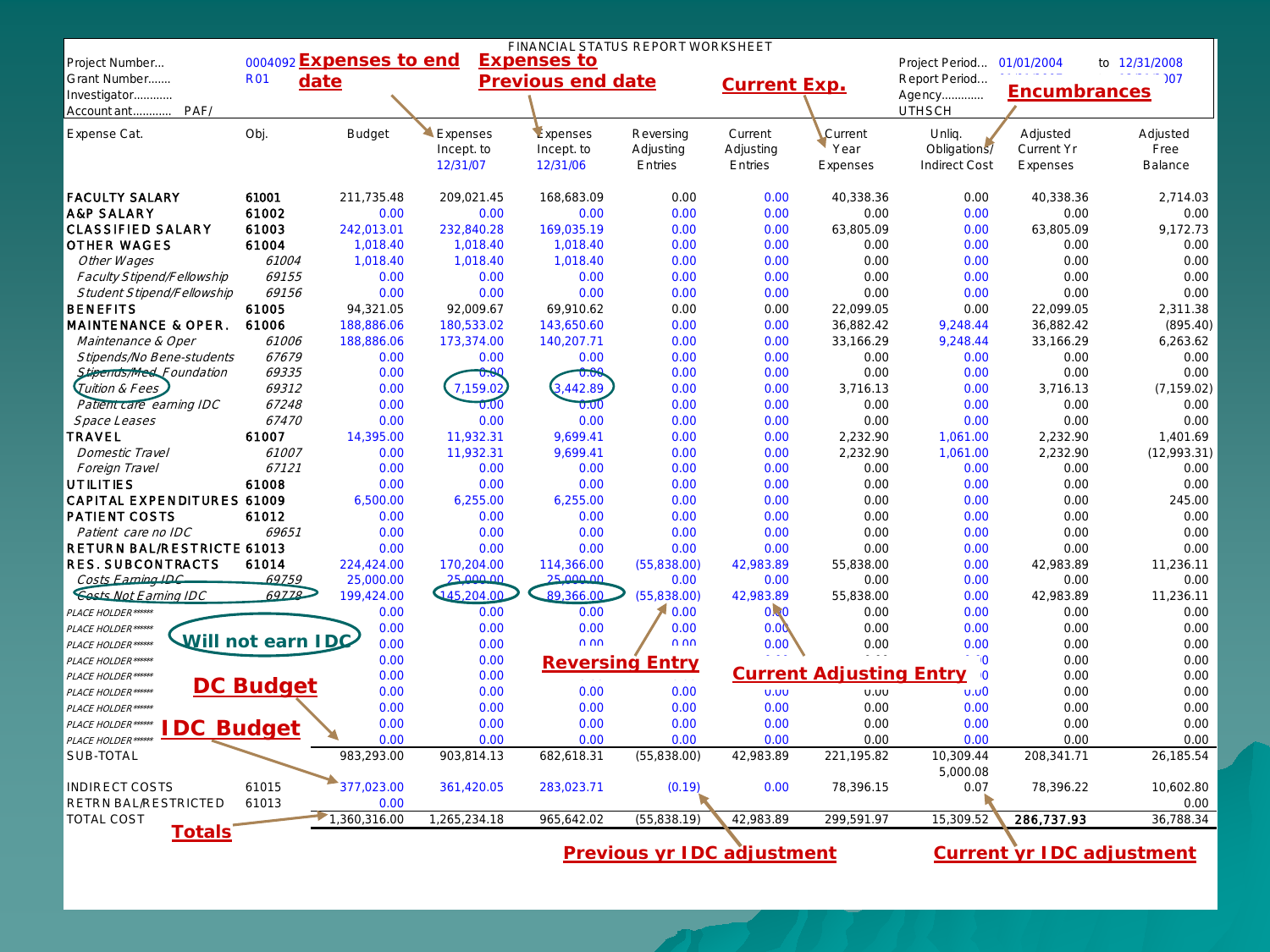### Current Year Expenses

**ITD Exp**

| h.<br>Expenses  | Expenses   |
|-----------------|------------|
| Incept. to      | Incept. to |
| 12/31/07        | 12/31/06   |
| 209,021.45      | 168,683.09 |
| 0.00            | 0.00       |
| 232,840.28      | 169,035.19 |
| 1,018.40        | 1,018.40   |
| 1,018.40        | 1,018.40   |
| 0.00            | 0.00       |
| 0.00            | 0.00       |
| 92,009.67       | 69,910.62  |
| 180,533.02      | 143,650.60 |
| 173,374.00      | 140,207.71 |
| 0.00            | 0.00       |
| 0.00            | 0.00       |
| 7,159.02        | 3,442.89   |
| 0.00            | 0.00       |
| 0.00            | 0.00       |
| 11,932.31       | 9,699.41   |
| 11,932.31       | 9,699.41   |
| 0.00            | 0.00       |
| 0.00            | 0.00       |
| 6,255.00        | 6,255.00   |
| 0.00            | 0.00       |
| 0.00            | 0.00       |
| 0.00            | 0.00       |
| 170,204.00      | 114,366.00 |
| 25,000.00       | 25,000.00  |
| 145,204.00      | 89,366.00  |
| 0.00            | 0.00       |
| 0.00            | 0.00       |
| 0.00            | 0.00       |
| 0.00            | 0.00       |
| 0.00            | 0.00       |
| 0.00            | 0.00       |
| 0.00            | 0.00       |
| 0.00            | 0.00       |
| 0.00            | 0.00       |
| 903,814.13      | 682,618.31 |
|                 |            |
| 361,420.05      | 283.023.71 |
| 265,234.18<br>1 | 965,642.02 |

**Exp** 

|                              |                          | Year                   |
|------------------------------|--------------------------|------------------------|
|                              | <b>Expenses incurred</b> | Expenses               |
| <b>Previous Periods</b>      |                          | 40,338.36              |
| <b>Expenses</b>              | during the current       | 0.00                   |
|                              | award period.            | 63,805.09              |
|                              |                          | 0.00                   |
|                              |                          | 0.00                   |
|                              |                          | 0.00                   |
|                              |                          | 0.00                   |
|                              |                          | 22,099.05<br>36,882.42 |
|                              |                          | 33,166.29              |
|                              |                          | 0.00                   |
|                              |                          | 0.00                   |
| <b>Current year expenses</b> |                          | 3,716.13               |
|                              |                          | 0.00                   |
| are calculated by            |                          | 0.00                   |
|                              |                          | 2.232.90               |
| subtracting the previous     |                          | 2,232.90               |
|                              |                          | 0.00                   |
|                              |                          | 0.00                   |
| periods expenses             |                          | 0.00<br>0.00           |
|                              |                          | 0.00                   |
| from the inception to        |                          | 0.00                   |
|                              |                          | 55,838.00              |
| date expenses.               |                          | 0.00                   |
|                              |                          | 55.838.00              |
|                              |                          | 0.00                   |
|                              |                          | 0.00                   |
|                              |                          | 0.00                   |
|                              |                          | 0.00                   |
|                              |                          | 0.00                   |
|                              |                          | 0.00<br>0.00           |
|                              |                          | 0.00                   |
|                              |                          | 0.00                   |
|                              |                          | 221, 195.82            |
|                              |                          |                        |
|                              |                          | 78,396.15              |
|                              |                          |                        |

299,591.97

Current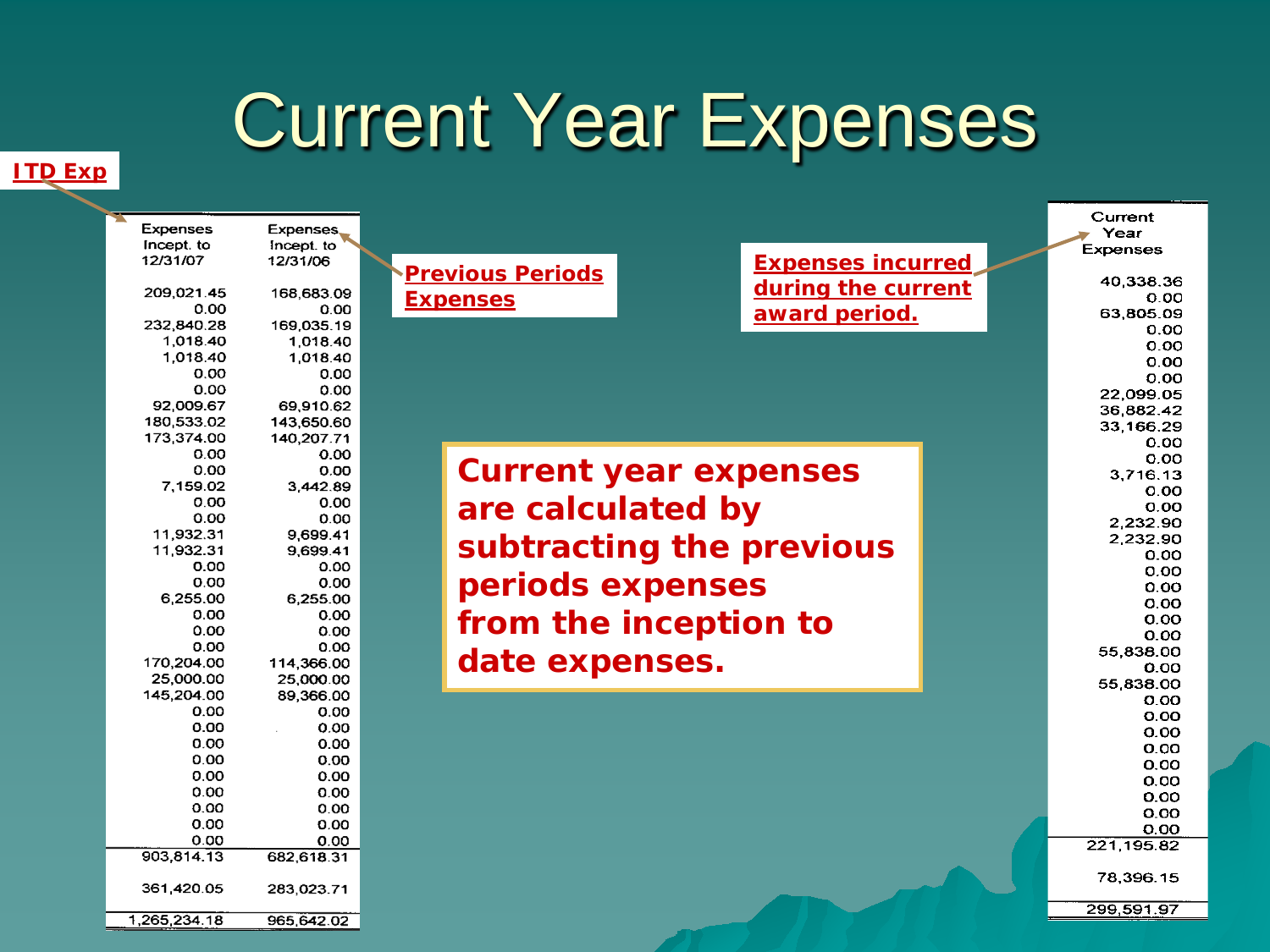#### Reversing Entries & Current Adjusting Entries

| Reversing<br>Adjusting<br>Entries | These items are added to the current | Current<br>Adjusting<br>Entries |
|-----------------------------------|--------------------------------------|---------------------------------|
|                                   | year expenses to find the adjusted   |                                 |
| 0.00<br>0.00                      |                                      | O.OO<br>0.00                    |
| 0.00                              | current year expenses, which is      | 0.00                            |
| 0.00                              |                                      | O.OO                            |
| 0.00                              | reported to the agency.              | 0.00                            |
| 0.00                              |                                      | 0.00                            |
| 0.00                              |                                      | O.OO                            |
| 0.00                              |                                      | 0.00                            |
| 0.00                              | <b>Current year subcontract</b>      | 0.00                            |
| 0.00                              |                                      | 0.00<br>0.00                    |
| 0.00                              | payments expensed after the          | 0.00                            |
| 0.00                              | report end date, which               | 0.00                            |
| 0.00<br>0.00                      |                                      | 0.00                            |
| 0.00                              | belong to the current award          | O.OO                            |
| 0.00                              | period.                              | O.OO                            |
| 0.00                              |                                      | 0.00                            |
| 0.00                              |                                      | 0.00                            |
| 0.00                              |                                      | O.OO                            |
| 0.00                              |                                      | 0.00<br>O.OO                    |
| 0.00                              |                                      | O.OO                            |
| 0.00                              |                                      | 0.00                            |
| 0.00                              | <b>Last period's</b>                 | 42.983.89                       |
| (55,838.00)                       | subcontract payments,                | 0.00                            |
| 0.00<br>(55,838.00)               |                                      | 42,983.89                       |
| 0.00                              | which were included                  | 0.00                            |
| 0.00                              | as current adjusting                 | O.OO                            |
| 0.00                              |                                      | O.OO<br>0.00                    |
| 0.00                              | entries                              | O.OO                            |
| 0.00                              |                                      | O.OO                            |
| 0.00                              |                                      | 0.00                            |
| 0.00                              |                                      | O.OO                            |
| 0.00                              |                                      | O.OO                            |
| 0.00<br>(55,838.00)               |                                      | 42,983.89                       |
|                                   | <b>Previous year's</b>               | O.OO                            |
| (0.19)                            |                                      |                                 |
|                                   | <b>IDC adjustment</b>                | 42,983.89                       |
| (55,838.19)                       |                                      |                                 |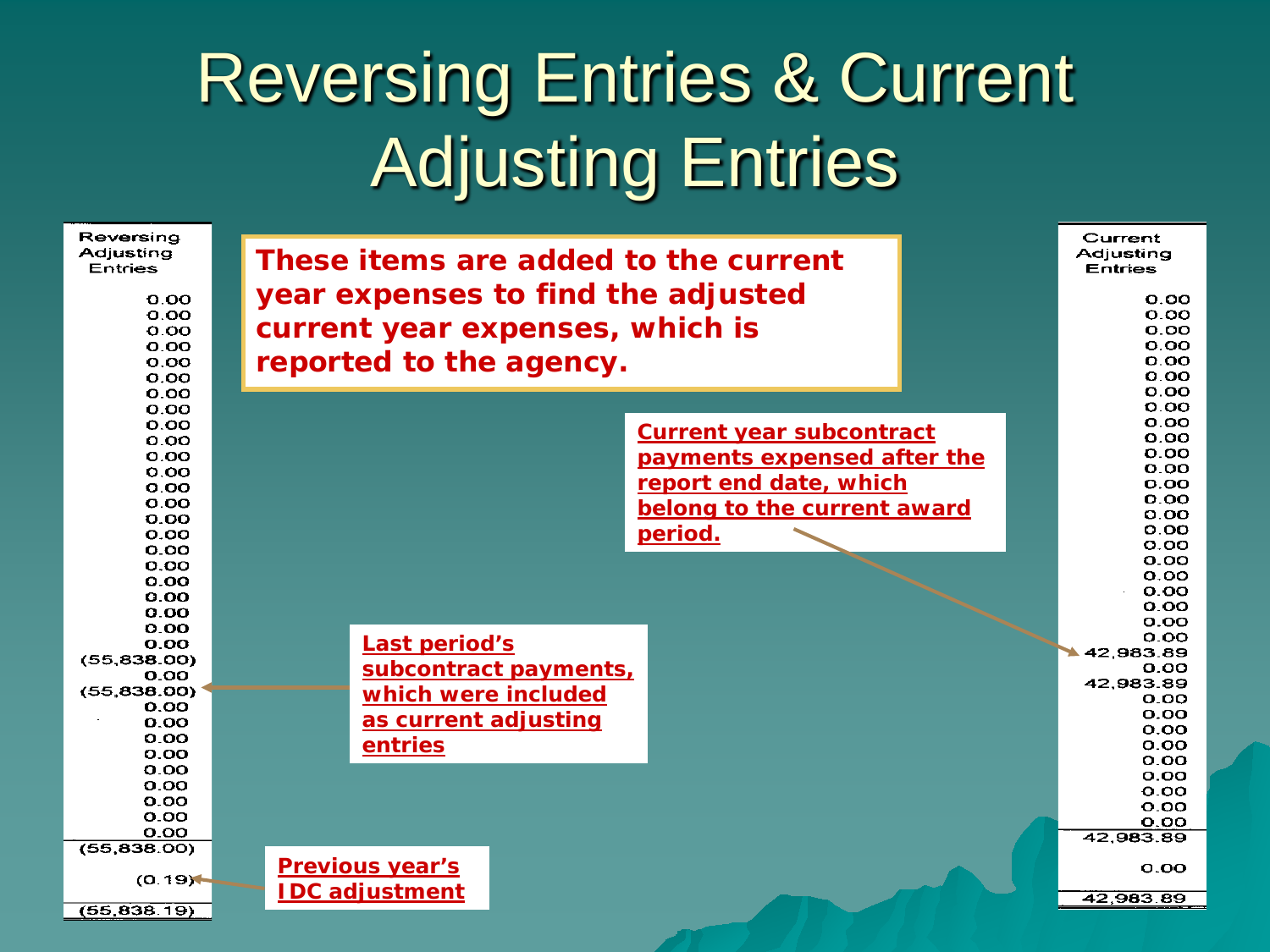#### Encumbrance & Free Balance

| Unlig.<br>Obligations/       |                                       | Adjusted<br>Free<br><b>Balance</b> |
|------------------------------|---------------------------------------|------------------------------------|
| <b>Indirect Cost</b><br>0.00 |                                       | 2.714.03<br>0.00                   |
| 0.00                         | <b>Encumbrances &amp; Pre-Encum.</b>  | 9.172.73                           |
| 0.00<br>0.00                 | are both included in this column.     | 0.00                               |
| 0.00                         |                                       | 0.00                               |
| O.OO                         |                                       | 0.00<br>0.00                       |
| 0.00                         |                                       | 2,311.38                           |
| 0.00                         |                                       | (895.40)                           |
| 9.248.44                     |                                       | 6,263.62                           |
| 9.248.44                     |                                       | 0.00                               |
| 0.00                         |                                       | 0.00                               |
| O.OO                         |                                       | (7, 159.02)                        |
| O.OO                         | <b>Adjusted free balance equals:</b>  | 0.00                               |
| 0.00                         | Budget - Exp. ITD - Current Adjusting | 0.00                               |
| 0.00<br>1,061.00             |                                       | 1,401.69                           |
| 1.061.00                     | <b>Entries - Unlig. Obligations</b>   | (12,993.31)                        |
| 0.00                         |                                       | 0.00                               |
| 0.00                         |                                       | 0.00                               |
| 0.00                         |                                       | 245.00                             |
| 0.00                         |                                       | 0.00<br>0.00                       |
| O.OO                         |                                       | 0.00                               |
| 0.00                         |                                       | 11,236.11                          |
| O.OO                         |                                       | 0.00                               |
| 0.00<br>0.00                 |                                       | 11,236.11                          |
| 0.00                         |                                       | 0.00                               |
| O.OO                         |                                       | 0.00                               |
| 0.00                         | <b>Encumbrances do not include</b>    | O.OO                               |
| 0.00                         |                                       | 0.00                               |
| 0.00                         | <b>IDC on the account summary</b>     | 0.00                               |
| 0.00                         | report. Here IDC is calculated        | 0.00                               |
| 0.00                         |                                       | 0.00                               |
| 0.00                         | for these expected expenses           | 0.00                               |
| 0.00                         |                                       | 0.00<br>26, 185.54                 |
| 10.309.44                    |                                       |                                    |
| 5,000.08<br>$0.07 +$         |                                       | 10,602.80                          |
|                              |                                       | 0.00                               |
| 15,309.52                    | <b>Current yr IDC adjustment</b>      | 36,788.34                          |
|                              |                                       |                                    |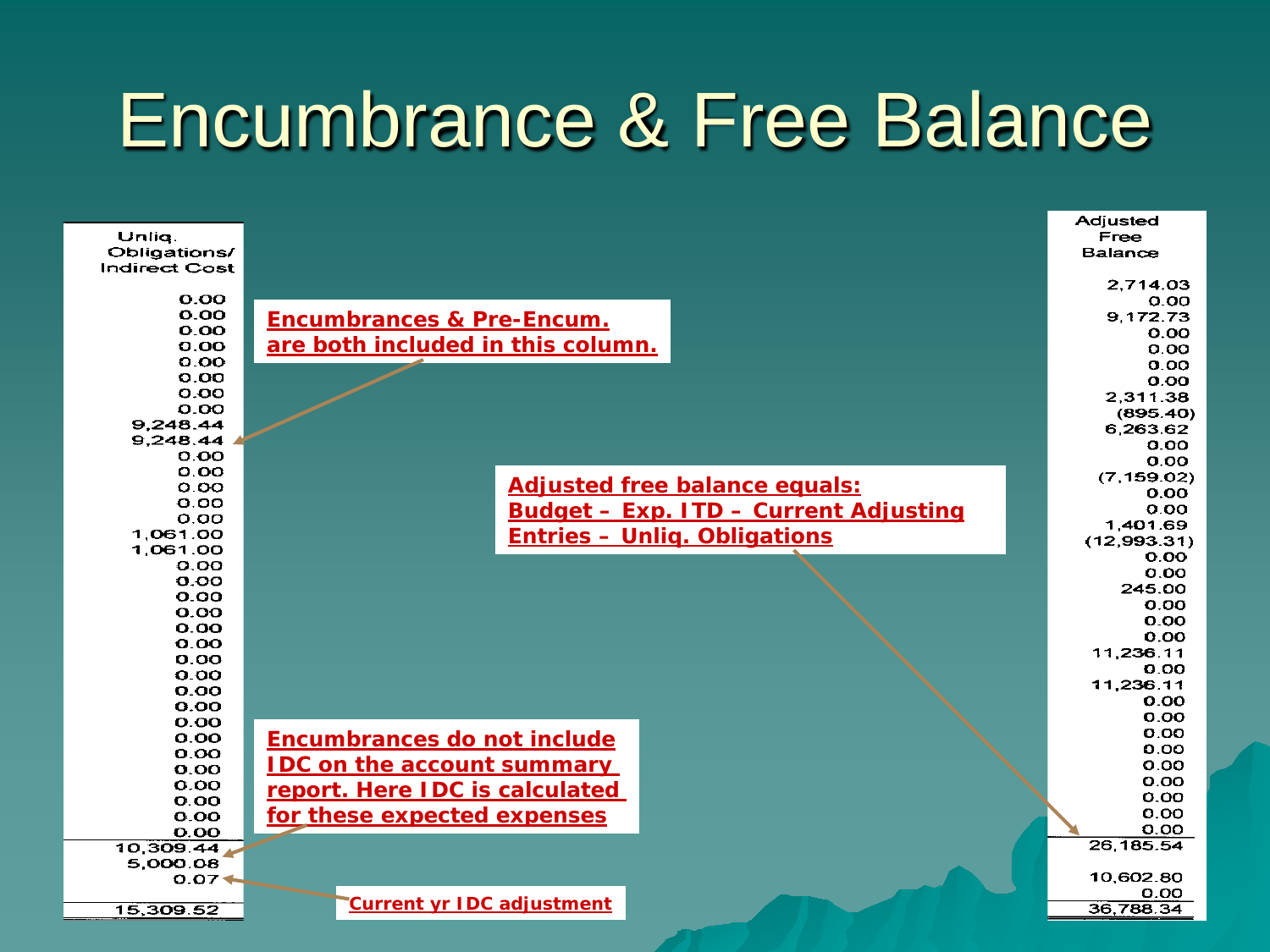| <b>FINANCIAL STATUS REPORT WORKSHEET</b>    |                                                               |                         |       |                           |  |                            |                                 |                                             |                                 |
|---------------------------------------------|---------------------------------------------------------------|-------------------------|-------|---------------------------|--|----------------------------|---------------------------------|---------------------------------------------|---------------------------------|
| Project Number                              | 0004092                                                       |                         |       |                           |  |                            | Project Period 01/01/2004       |                                             | to 12/31/2008                   |
| Grant Number                                |                                                               |                         |       |                           |  |                            | Report Period 01/01/2007        |                                             | to 12/31/2007                   |
| Investigator                                |                                                               |                         |       | <b>Current Award Amt.</b> |  |                            | Agency<br><b>UTHSCH</b>         | <b>NIAID</b>                                |                                 |
| Account ant<br>PAF/                         |                                                               |                         |       |                           |  |                            |                                 |                                             |                                 |
|                                             |                                                               |                         |       |                           |  |                            |                                 |                                             |                                 |
| INDIRECT COST CALCULATION FOR EXPENDITURES  |                                                               |                         |       | <b>Prior Yrs Balance</b>  |  | <b>REV CHECK</b><br>AWARD  | 237,045.00                      | <b>NRECT COST INDIRECT CST</b><br>88,670.00 | <b>TOTAL COST</b><br>325,715.00 |
| MTDC FOR GRANT YEAR *                       |                                                               |                         |       | 161,641.69                |  | ENCUM.                     | 3,336.05                        | 1,617.98                                    | 4,954.03                        |
|                                             | MTDC AT RATE 2 (Enter if there are two rates) <b>IDC Rate</b> |                         |       | 0.00                      |  | CARRYOVER                  | 4,455.64                        | 3,711.12                                    | 8,166.76                        |
|                                             |                                                               |                         |       |                           |  | <b>TOTAL</b>               | 244,836.69                      | 93,999.10                                   | 338,835.79                      |
| <b>RATE1</b>                                | 0.485                                                         | 161,641.69              | 0.00  |                           |  | FSR REV.                   | 244,836.69                      | 93,999.10                                   | 338,835.79                      |
| <b>RATE 2 (current)</b>                     | 0.485                                                         | 0.485                   | 0.485 |                           |  | VARIANCE                   | 0.00                            | 0.00                                        | 0.00                            |
| <b>MAXIMUM INDIRECT COST</b>                |                                                               | 78,396.22               | 0.00  | 78.396.22                 |  | EXPLANATION:               |                                 |                                             |                                 |
| TOTAL INDIRECT COST (from page 1)           |                                                               |                         |       | 78,396.15                 |  | <b>EXP CHECK</b>           |                                 | <b>INDIRECT CST</b>                         | <b>TOTAL COST</b>               |
|                                             |                                                               |                         |       |                           |  | <b>BOOK EXP.</b>           |                                 | 78,396.15                                   | 1.265.234.18                    |
| POTENTIAL INDIRECT COST ADJUSTMENT          |                                                               | <b>IDC Free Balance</b> |       | 0.07                      |  | <b>BOOK ADJ.</b>           |                                 | 0.07                                        | 42,983.96                       |
|                                             |                                                               |                         |       |                           |  | <b>TOTAL</b>               |                                 | 78,396.22                                   | 1,308,218.14                    |
| INDIRECT COST FREE BALANCE FROM LEDGERS     |                                                               |                         |       | 15,602.95                 |  | FSR EXP.<br>VARIANCE       |                                 | 78,396.22<br>0.00                           | 1,308,218.14<br>0.00            |
| ACTUAL INDIRECT COST ADJ. (JOURNAL VOUCHER) |                                                               |                         |       | 0.07                      |  | * TOTAL DIRECT COSTS       |                                 |                                             | 208,341.71                      |
|                                             | <b>Current yr IDC adjustment</b>                              |                         |       |                           |  | LESS: PAT COST/RES         |                                 | 0.00                                        |                                 |
|                                             |                                                               |                         |       |                           |  | TUIT & FEES                |                                 | 3.716.13                                    |                                 |
| INDIRECT COST CALCULATION FOR ENCUMBRANCES  |                                                               |                         |       |                           |  | <b>SPACE LEASES</b>        |                                 | 0.00                                        |                                 |
| ADJUSTED INDIRECT COST FREE BALANCE         |                                                               |                         |       | 15.602.88                 |  | <b>EQUIPMENT</b>           |                                 | 0.00                                        |                                 |
|                                             |                                                               |                         |       |                           |  | <b>RSCH SUBC EXM</b>       |                                 | 42,983.89                                   |                                 |
| MTDC ENCUMBRANCE (from page 1)              |                                                               |                         |       | 10,309.44                 |  |                            | <b>I tems excluded from IDC</b> |                                             |                                 |
|                                             | LESS: PATIENT CARE ENCUM. EXCLUDED FROM IND. CST              |                         |       | 0.00                      |  |                            |                                 |                                             |                                 |
| <b>CURRENT INDIRECT COST RATE</b>           |                                                               |                         |       | 0.4850                    |  |                            |                                 |                                             |                                 |
| MAXIMUM INDIRECT COST ENCUMBRANCE           |                                                               |                         |       | 5,000.08                  |  |                            |                                 |                                             |                                 |
| MTDC ENCUMBRANCE USED FOR CALCULATION       |                                                               |                         |       | 10,309.44                 |  |                            |                                 |                                             |                                 |
| <b>CURRENT INDIRECT COST RATE</b>           |                                                               |                         |       | 0.4850                    |  |                            |                                 |                                             | 46,700.02                       |
| ACTUAL INDIRECT COST ENCUMBRANCE            |                                                               |                         |       | 5,000.08                  |  | <b>MTDC FOR GRANT YEAR</b> |                                 |                                             | 161.641.69                      |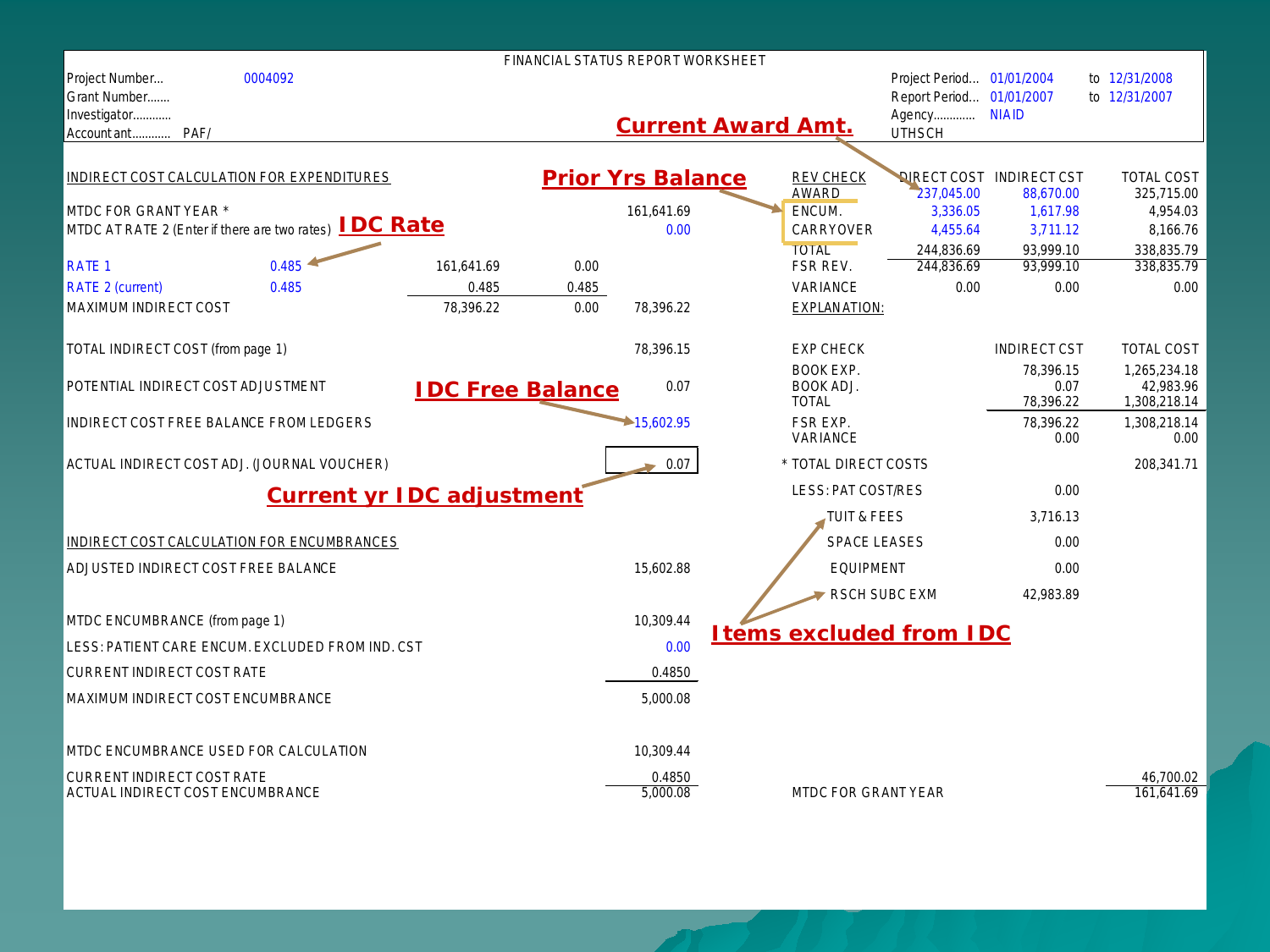|                                                                                |            |                                               |           |                       | FINANCIAL STATUS REPORT WORKSHEET |                                             |                                                             |                |                               |                                                                           |                     |                            |
|--------------------------------------------------------------------------------|------------|-----------------------------------------------|-----------|-----------------------|-----------------------------------|---------------------------------------------|-------------------------------------------------------------|----------------|-------------------------------|---------------------------------------------------------------------------|---------------------|----------------------------|
| Project Number                                                                 | 0004092    |                                               |           |                       |                                   |                                             |                                                             |                |                               | Project Period 01/01/2004                                                 |                     | to 12/31/2008              |
| Grant Number<br>Investigator                                                   | <b>R01</b> |                                               |           |                       |                                   |                                             |                                                             |                |                               | Report Period 01/01/2007                                                  |                     | to 12/31/2007              |
| Account ant  PAF/                                                              |            |                                               |           |                       |                                   |                                             |                                                             |                | Agency NIAID<br><b>UTHSCH</b> |                                                                           |                     |                            |
| DATA FOR ELECTRONIC TRANSMISSION OF FSR:                                       |            |                                               |           |                       |                                   | DATA FOR NON-ELECTRONIC FILING OF FSR:      |                                                             |                |                               |                                                                           |                     |                            |
|                                                                                |            |                                               |           |                       |                                   |                                             |                                                             |                |                               |                                                                           |                     |                            |
| ADD                                                                            |            |                                               |           |                       |                                   | 1. FEDERAL AGENCY:                          |                                                             |                | <b>NIAID</b>                  |                                                                           |                     |                            |
| <b>GRANT NO.:</b><br>(005) RECIPIENTID:                                        | <b>R01</b> | 0004092                                       |           |                       |                                   | 2. GRANT $#$ : R01<br>5. ACCOUNT #: 0004092 |                                                             |                |                               |                                                                           |                     |                            |
| (10B) TOTAL OUTLAYS THIS PERIOD                                                |            |                                               |           | 286.737.93            |                                   | 8. PROJECT PERIOD                           |                                                             |                |                               | 01/01/2004                                                                |                     | to 12/31/2008              |
| (10C) PROGRAM INCOME                                                           |            |                                               |           | 0.00                  |                                   | 9. REPORT PERIOD                            |                                                             |                |                               | 01/01/2007                                                                |                     | to 12/31/2007              |
| (10F) NON-FEDERAL SHARE OF OUTLAYS                                             |            |                                               |           | $\Omega$              |                                   | <b>Previously reported</b>                  |                                                             |                |                               |                                                                           |                     |                            |
| (10H) UNLIQUIDATED OBLIGATIONS<br>(101) NON-FEDERAL UNLIQ. OBLIG.              |            |                                               |           | 15,309<br>0.00        |                                   |                                             |                                                             |                |                               |                                                                           |                     |                            |
| (10Z) PREV. BUDGET PERIOD CARRYOVER REQUEST<br>(10X) GRANTEE CARRYOVER REQUEST |            |                                               |           | 8.166.76<br>36 788 34 |                                   |                                             |                                                             |                |                               | A. NET OUTLAYS PREVIOUSLY REPORTED<br>B. TOTAL OUTLAYS THIS REPORT PERIOD |                     | 1,021,480.21<br>286,737.93 |
| (11B) INDIRECT COST RATE 1                                                     |            |                                               |           |                       |                                   |                                             |                                                             |                |                               | C. LESS: PROGRAM INCOME CREDITS                                           |                     | 0.00                       |
| (SPACEBAR)                                                                     |            |                                               |           |                       | <b>Yrs Adjusted Exp.</b>          |                                             |                                                             |                |                               | D. NET OUTLAYS THIS REPORT PERIOD                                         |                     | 286,737.93                 |
| (11C) BASE FOR RATE 1                                                          |            |                                               |           | 161,641.69            |                                   |                                             | E. NET OUTLAYS TO DATE                                      |                |                               |                                                                           |                     | 1,308,218.14               |
| (11G) INDIRECT COST RATE 2                                                     |            |                                               |           | 0.485                 |                                   |                                             |                                                             |                |                               | F. LESS: NON-FEDERAL SHARE OF OUTLAYS                                     |                     | 0.00                       |
| (SPACEBAR)                                                                     |            |                                               |           |                       |                                   |                                             |                                                             |                |                               | <b>G. TOTAL FEDERAL SHARE OF OUTLAYS</b>                                  |                     | 1,308,218.14               |
| (11H) BASE FOR RATE 2                                                          |            |                                               |           |                       | <b>Encumbrances</b>               |                                             |                                                             |                |                               | H. TOTAL UNLIQUIDATED OBLIGATIONS                                         |                     | 15,309.52                  |
| (11E) FEDERAL SHARE INDIRECT COST                                              |            |                                               |           |                       |                                   |                                             |                                                             |                |                               | I. LESS: NON-FED. UNLIQ. OBLIGATIONS                                      |                     | 0.00                       |
| $(12)$ REMARKS:                                                                |            |                                               |           |                       |                                   |                                             | J. FEDERAL SHARE OF UNLIQ. OBLIG.                           |                |                               |                                                                           |                     | 15,309.52                  |
|                                                                                |            |                                               |           |                       |                                   |                                             |                                                             |                |                               | K. TOTAL FED. OUTLAYS & UNLIQ. OBLIG.                                     |                     | 1,323,527.66               |
| PRINCIPALINVESTIGATOR:                                                         |            |                                               |           |                       | 0.00 Cumulative award             |                                             |                                                             |                |                               | L. TOTAL CUMULATIVE AMOUNT AUTHORIZED                                     |                     | 1,360,316.00               |
|                                                                                |            | 36.788.34 WILL BE CARRIED FORWARD TO THE NEXT |           |                       |                                   |                                             |                                                             |                |                               | M. AMOUNT OF UNOBLIGATED BALANCE                                          |                     | 36,788.34                  |
| BUDGET PERIOD IF UNDER THE EXPANDED AUTHORITIES AND                            |            |                                               |           |                       |                                   |                                             |                                                             |                |                               | (Amt. Paid to date-Expended to date-Encumbrances)                         |                     |                            |
| F.D.P. ('R' GRANTS EXCEPT FOR R10, R18, R43 AND R44).                          |            |                                               |           |                       |                                   | 11. INDIRECT COST                           |                                                             |                |                               |                                                                           |                     |                            |
| <b>ENCUMBRANCES: DIRECT COST</b>                                               |            |                                               | 10.309.44 |                       |                                   | RATE 1:<br>RATE 2:                          |                                                             | 0.485<br>0.485 | <b>BASE</b><br><b>BASE</b>    |                                                                           | 7161,641.69<br>0.00 | 78.396.22<br>0.00          |
|                                                                                |            | <b>INDIRECT CST</b>                           | 5,000.08  |                       |                                   | TOTAL:                                      |                                                             |                |                               |                                                                           |                     | 78,396.22                  |
|                                                                                |            | <b>TOTAL</b>                                  | 15,309.52 |                       |                                   |                                             |                                                             |                |                               | <b>DC Less Excluded Items</b>                                             |                     |                            |
|                                                                                |            |                                               |           |                       |                                   | 12. REMARKS:                                |                                                             |                |                               |                                                                           |                     |                            |
|                                                                                |            |                                               |           |                       |                                   |                                             | PRINCIPALINVESTIGATOR:                                      |                |                               | 0.00                                                                      |                     | <b>IDC Total</b>           |
|                                                                                |            |                                               |           |                       |                                   |                                             | 36.788.34 WILL BE CARRIED FORWARD TO THE NEXT BUDGET PERIOD |                |                               |                                                                           |                     |                            |
|                                                                                |            |                                               |           |                       |                                   |                                             | IF UNDER THE EXPANDED AUTHORITIES AND F.D.P. ('R' GRANTS    |                |                               |                                                                           |                     |                            |
| APPROVED BY:                                                                   |            |                                               |           |                       |                                   |                                             | EXCEPT FOR R10, R18, R43 AND R44).                          |                |                               |                                                                           |                     |                            |
|                                                                                |            |                                               |           |                       |                                   |                                             |                                                             |                |                               |                                                                           |                     |                            |
|                                                                                |            |                                               |           |                       |                                   |                                             |                                                             |                |                               |                                                                           |                     | 36,788.34                  |
|                                                                                |            |                                               |           |                       |                                   | UNOBLIGATED BALANCE LESS RESTRICTED AMOUNT: |                                                             |                |                               |                                                                           |                     |                            |
|                                                                                |            |                                               |           |                       |                                   |                                             |                                                             |                |                               |                                                                           |                     |                            |

**Amt. available for carry forward**